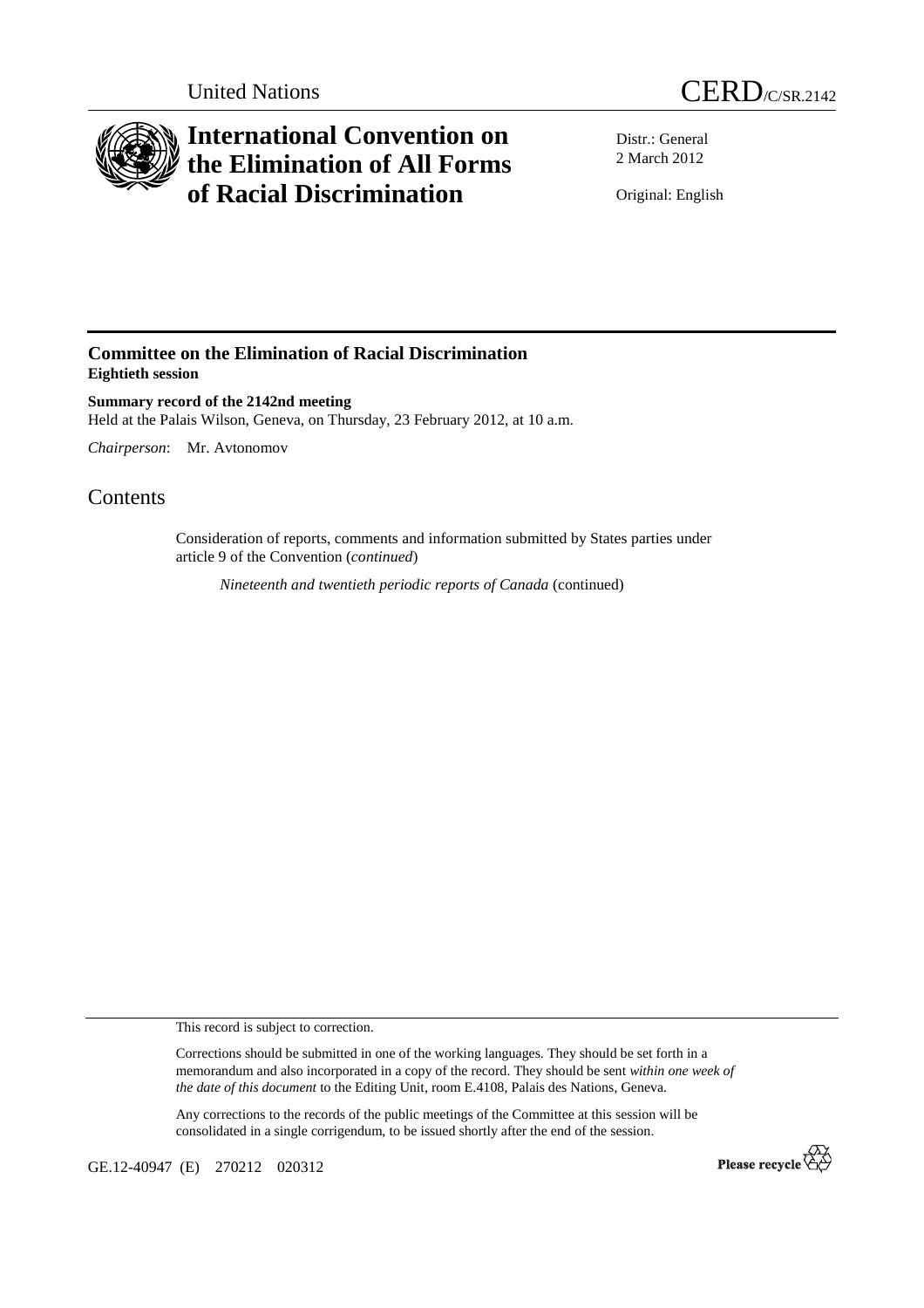*The meeting was called to order at 10 a.m.* 

 **Consideration of reports, comments and information submitted by States parties under article 9 of the Convention** (*continued*)

*Nineteenth and twentieth periodic reports of Canada* (continued) (CERD/C/CAN/19-20; CERD/C/CAN/Q/19-20)

1. *At the invitation of the Chairperson, the delegation of Canada took places at the Committee table.* 

2. **Ms. Dah** said that while she did not have a problem with the expression "visible minorities", there were some areas of concern she wished to address. The lack of disaggregated data had made analysis of the periodic report difficult, and the Committee required more detailed data concerning the ethnic composition of the State party. She asked how the new census legislation would provide improved data on ethnic composition and make it easier to compare the socio-economic situations of the different population groups.

3. The ethnic composition of Canada was complex, with 200 ethnic groups each having their own language and culture, and had not been sufficiently described and analysed in the report. That made it difficult for the Committee to understand the problems experienced by the State party in implementing the Convention.

4. While the Government had a range of policies and programmes for the protection and promotion of its minority groups, such as indigenous women, they were scattered and would benefit from being consolidated. It would therefore be useful to draw up a comprehensive plan of action, in cooperation with the indigenous women themselves.

5. The Federal Government had sole responsibility for the implementation of the Convention. It therefore fell to the Government to bring pressure to bear on individual provinces to adopt policies in the area of racial discrimination in order to ensure that there were no disparities between action taken at the federal and provincial levels.

6. The Committee took pride in the fact that over the past 15 years it had developed a doctrine in the area of the rights of indigenous persons and, since the Durban Review Conference, persons of African descent. That work would not have been possible without the efforts of the indigenous peoples themselves over the past 20 years, especially in the Americas, to raise awareness of the issues affecting them. The Committee had issued general recommendation No. 23 on indigenous peoples and had followed the principles of the United Nations Declaration on the Rights of Indigenous Peoples.

7. Notwithstanding the Government's range of policies for indigenous peoples in Canada, a number of concerns remained. She would welcome the delegation's views on why there had not been greater convergence over the centuries between the indigenous peoples and the majority population in terms of economic and social development and respect for human rights. While the Government was working to bridge the gap, much remained to be done in a number of areas, including issues affecting indigenous women, the socio-economic sphere, education and health.

8. She welcomed the truth and reconciliation commission that had been established by the Government in order to address the violations of the rights of indigenous children committed in the past. As had been shown by the reconciliation processes in Africa following apartheid or civil wars, it was important to pardon but also not to forget. Adequate policies could ensure that the mistakes of the past were not repeated. To that end, education played a vital role, and the role played by women in education in indigenous communities was very important. She asked how the history of the country was portrayed in school textbooks, particularly with regard to persons of African descent. She had heard the delegation talk of the presence of persons of African descent in Canada since 1832, but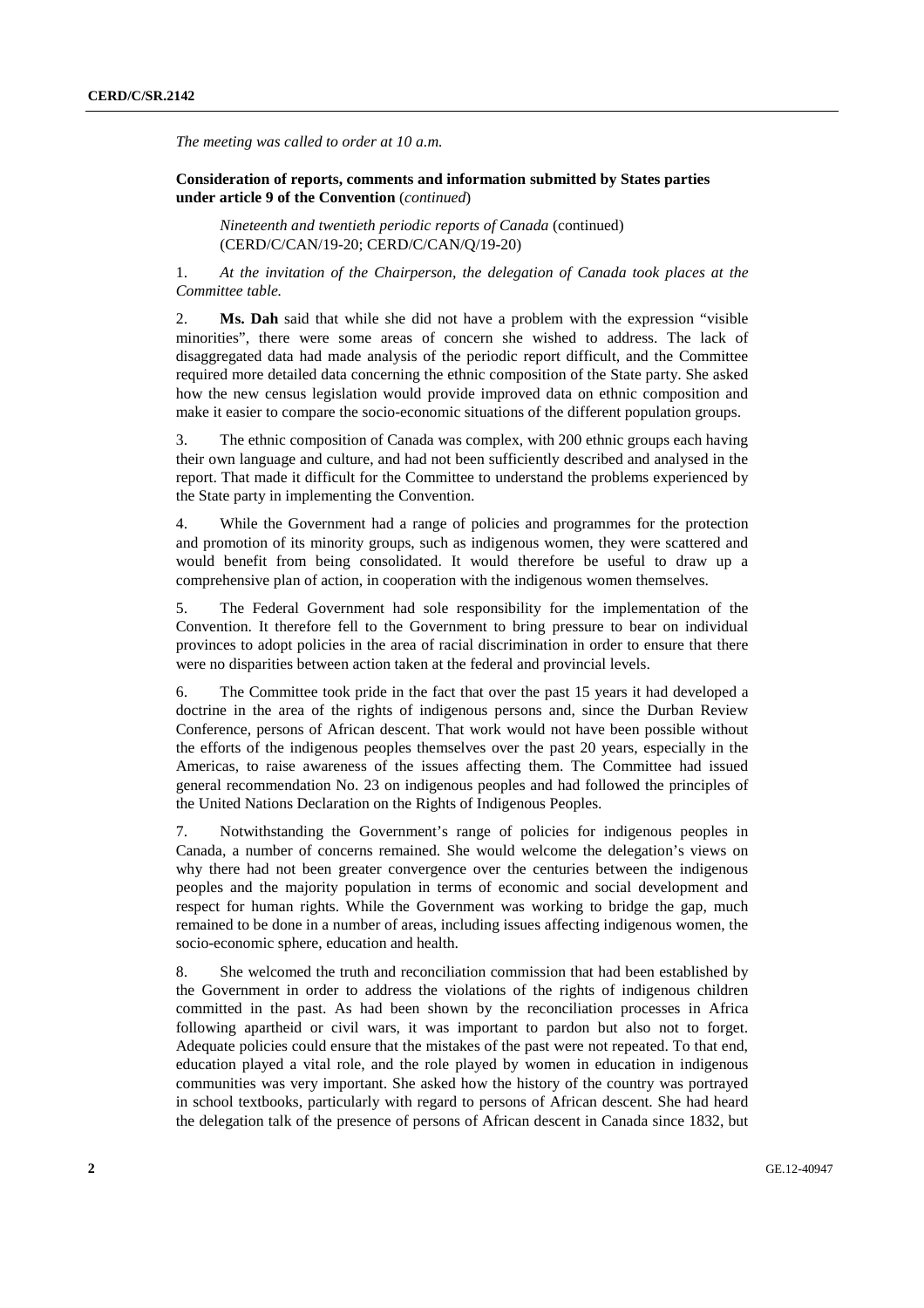in fact their presence dated back to the period of slavery following the discovery of Canada. That period should be described in textbooks.

9. She would be interested to know how the royalties from mining operations on the lands of indigenous peoples were distributed. Self-government was difficult if indigenous peoples did not have sufficient resources.

10. She had been concerned to read that in some provinces special schools had been built for persons of African descent. That was not a satisfactory solution: the only way to ensure progress was intermingling between different ethnic groups. Some progress had been made, but much remained to be done.

11. **Mr. Ewomsan** said that while Canada had built up a solid culture of democracy and respect for human rights and fundamental freedoms, the State party's multi-ethnic and multicultural society, which encompassed more than 200 ethnic groups, represented a crucial challenge. He asked the delegation to indicate the exact percentage of indigenous peoples in Canada, since the figures in the periodic report were not consistent with those given by the Special Rapporteur on the situation of human rights and fundamental freedoms of indigenous people. Canada was a veritable demographic mosaic, where a number of different minorities, including persons of African descent, were recognized. The Government's policy of multiculturalism did not fully address the complex situation, which was characterized by considerable socio-economic disparities and inequalities between minority groups and the majority population. While the cultures and religions of the different communities were acknowledged, the majority culture was dominant and enjoyed vast resources, which could be said to constitute a source of discrimination.

12. The State party must make increased efforts to reduce the socio-economic disparities between indigenous peoples and the mainstream population in the areas of education, employment and housing. He asked whether the State party intended to adopt, in cooperation with the indigenous peoples concerned, an action plan to improve their living conditions, and what it intended to do to improve their access to drinking water, their ancestral lands and natural resources.

13. He enquired how Canada intended to address the overrepresentation of, and discrimination against, indigenous people in prisons, and to improve their situation. Persons of African descent were the most vulnerable of the minority groups in Canada and were victims of structural discrimination and different forms of racism. How did the Government intend to combat the discrimination against them in the areas of employment, education and housing?

14. **Mr. de Gouttes** said he had noted the commitment of the Government of Canada to the enjoyment of human rights and equal opportunities by all Canadians, including indigenous peoples.

15. He had learned with concern that there was no specific definition of racial violence in Canada's legislation, notwithstanding the provision regarding aggravating circumstances, including motivation by hate based on race, which applied to all offences. Bearing in mind article 4 of the Convention concerning racial hatred and racial violence, did the Government intend to amend legislation in order to make acts of racial violence a specific offence?

16. With regard to the information contained in paragraph 76 of the periodic report, he had been concerned to read that in 2008 the majority of victims of hate crimes had been African-Canadians and people of the Jewish faith. He would be interested to hear the delegation's views on that statement. With regard to the measures taken to prohibit dissemination of hate propaganda, including via the Internet, he would appreciate more information about the amendments made to the Criminal Code to that end, as described in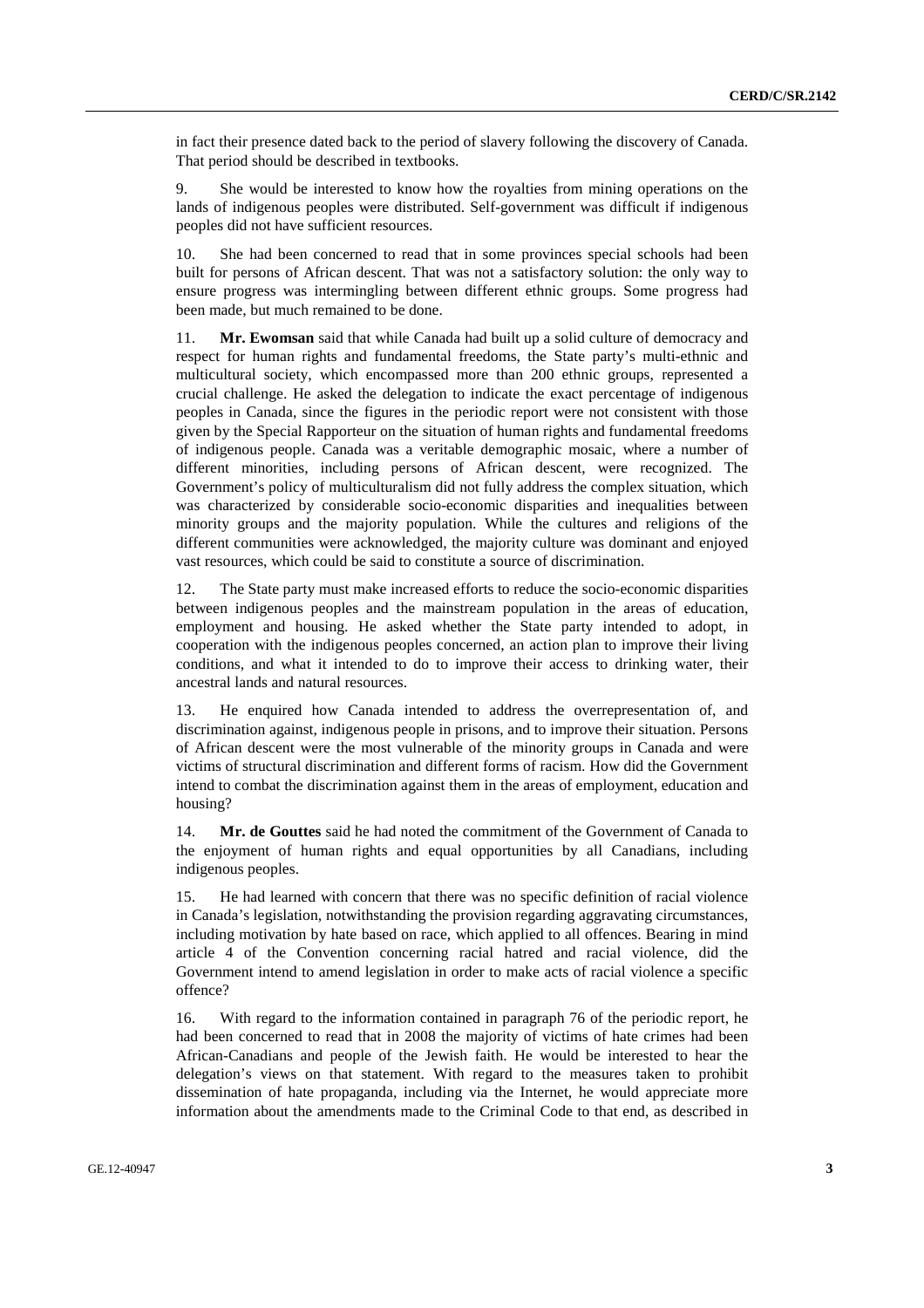paragraphs 79 and 82 of the report, and about any convictions and penalties handed down under those provisions. He would also be interested to hear about the alternative/restorative community justice programmes for indigenous offenders described in the report and whether they were applied by judges.

17. He enquired whether the use of traditional and customary justice systems was provided for in indigenous communities, as called for in the Committee's general recommendation No. 31. One important issue raised in the general recommendation was the need to prevent racial profiling of indigenous persons at all stages of the criminal justice system. What action had the State party taken in that regard? Lastly, he would appreciate information on any culturally-sensitive training given to police officers, judges and prison staff.

18. **Mr. Lindgren Alves** said that while he did not consider the State party's expression "visible minorities" to be a problem, he had been surprised to find it used in a country that was so concerned with political correctness, to the point that it equated "non-white" with "non-Caucasian", which was a clear semantic error. He shared some of the concerns raised by Canada with regard to the Committee's methods of work. The issue of multiculturalism, and the different meanings the expression had acquired, had long been a source of concern to him, and he would have liked the Committee to work on a general recommendation on the question.

19. Canada had been the first country in the world to adopt a law on multiculturalism in the 1960s. Since then, the Canadian model of a mosaic of cultures had fitted in very well with the academic concept of "post-modernity" and had become a benchmark throughout the world.

20. He was concerned that multiculturalism amounted to a hegemonic ideology of the post-Cold War world, adopted not only in many countries, but also by the United Nations human rights treaty bodies and Secretariat. Such postmodern multiculturalism appeared to have erased other notions, such as the universal struggle against poverty, the continuing gap between rich and poor – nationally and internationally, and the abandonment of universal economic challenges in favour of segmented concerns with specific communities.

21. Information received from Canadian NGOs appeared to indicate that multiculturalism had failed to deliver on its promise of equality for all elements of the cultural mosaic. He wondered whether the delegation still believed that separate treatment worked better than integration. By integration he did not mean assimilation, of course; diversity was today widely acknowledged as a source of wealth. He strongly believed that mutual acknowledgement, reciprocity of influences and miscegenation constituted the best, and maybe the only, solution to racial discrimination.

22. **Ms. Tapley** (Canada), referring to a request by the Country Rapporteur for statistics, said that a range of statistical data would be forwarded to the Committee in due course. According to initial data from the 2011 census, the total population of Canada was now 33.5 million.

23. The core document was currently being updated and should be submitted to the treaty bodies within a few months.

24. The term "visible minority" was used in just one piece of legislation, namely the Employment Equity Act, which identified four groups: women, visible minorities, aboriginal people and persons with disabilities. Visible minorities referred to persons other than aboriginal people who were non-Caucasian in terms of race or non-white in terms of colour. Measures to reconsider the term had been taken in response to the Committee's concluding observations on the previous periodic report (CERD/C/CAN/CO/18). A Canadian academic had consulted a variety of stakeholders, including community groups,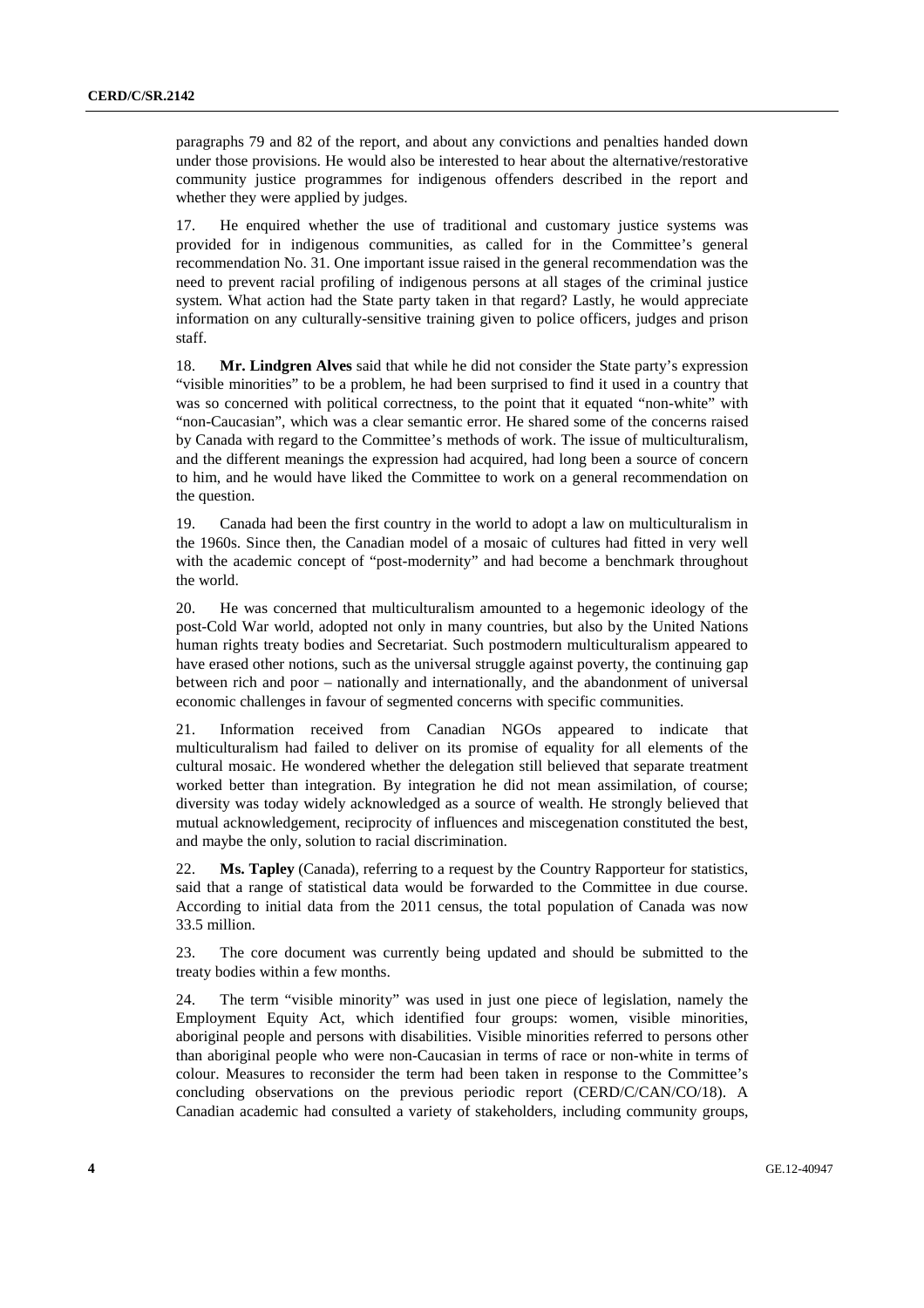employers and experts in the field and had concluded that "visible minorities" was currently the best term available to address labour market discrepancies and disadvantages experienced by the identified groups.

25. Her Government had carefully considered the possibility of recognizing the Committee's competence under article 14 of the Convention and concluded that existing domestic and international remedies available to persons alleging racial discrimination were sufficient.

26. All three levels of government in Canada took the issue of racial discrimination seriously and were aware of their international obligations. As policies and programmes were often tailored to local realities, she contended that federalism strengthened rather than hindered implementation of the Convention.

27. The Government was aware that underrepresented groups were more likely to experience unemployment and was taking steps to address that challenge. For instance, a total of roughly Can\$ 1.68 billion had been allocated to the Aboriginal Skills and Employment Training Strategy for a five-year period. About Can\$ 800 million was allocated each year to assist recent immigrants in finding jobs through language training and skills development. The Government also channelled funds to the provinces and territories for the design and delivery of employment programmes and services adapted to labour market needs in their jurisdictions. About Can\$ 2.5 billion dollars was earmarked annually for labour market agreements, which focused on finding jobs for underrepresented and low-skilled workers. In addition, some Can\$ 300 million was allocated annually for the employment of disadvantaged youth.

28. **Ms. Tromp** (Canada) said that the issues facing aboriginal peoples in Canada were serious and complex. Canada was committed to building a new and positive relationship with them, based on awareness of a shared past and a desire to move forward in partnership. Canada was also committed to eliminating the socio-economic gap between aboriginal and non-aboriginal people, but it recognized that a great deal remained to be done. However, there was a strong constitutional and legal framework on which to build.

29. Section 91 (24) of the Constitution gave the Federal Government legislative authority over "Indians, and lands reserved for the Indians". The Indian Act was the principal instrument through which federal jurisdiction over First Nations had been exercised for well over 100 years. As it had sometimes led to outcomes that were less than desirable, action was being taken to improve it. The Prime Minister had assured First Nations leaders in January 2012 that the Government did not intend to repeal or unilaterally rewrite the Indian Act. However, consultations would be held between the Government, the provinces and the First Nations on options for practical and incremental change.

30. The Gender Equity in Indian Registration Act, which had entered into force in January 2011, had amended the Indian Act. The amendments ensured that eligible grandchildren of women who had lost their Indian status by marrying non-Indian men were entitled to registration. It was estimated that some 45,000 individuals would be entitled to benefit as a result of programmes and services available to registered Indians.

31. In September 2011, the Government had introduced the Family Homes on Reserves and Matrimonial Interests or Rights Bill in Parliament. The Bill, which had been developed in collaboration with First Nations people, communities and groups, offered a balanced and effective solution to the long-standing legislative gap that affected people living on reserves, particularly women and children. The Government would continue to actively support the passage of the legislation and its subsequent implementation.

32. Section 35 of the Constitution provided aboriginal peoples with special rights known as aboriginal and treaty rights. All levels of government were obliged to respect such rights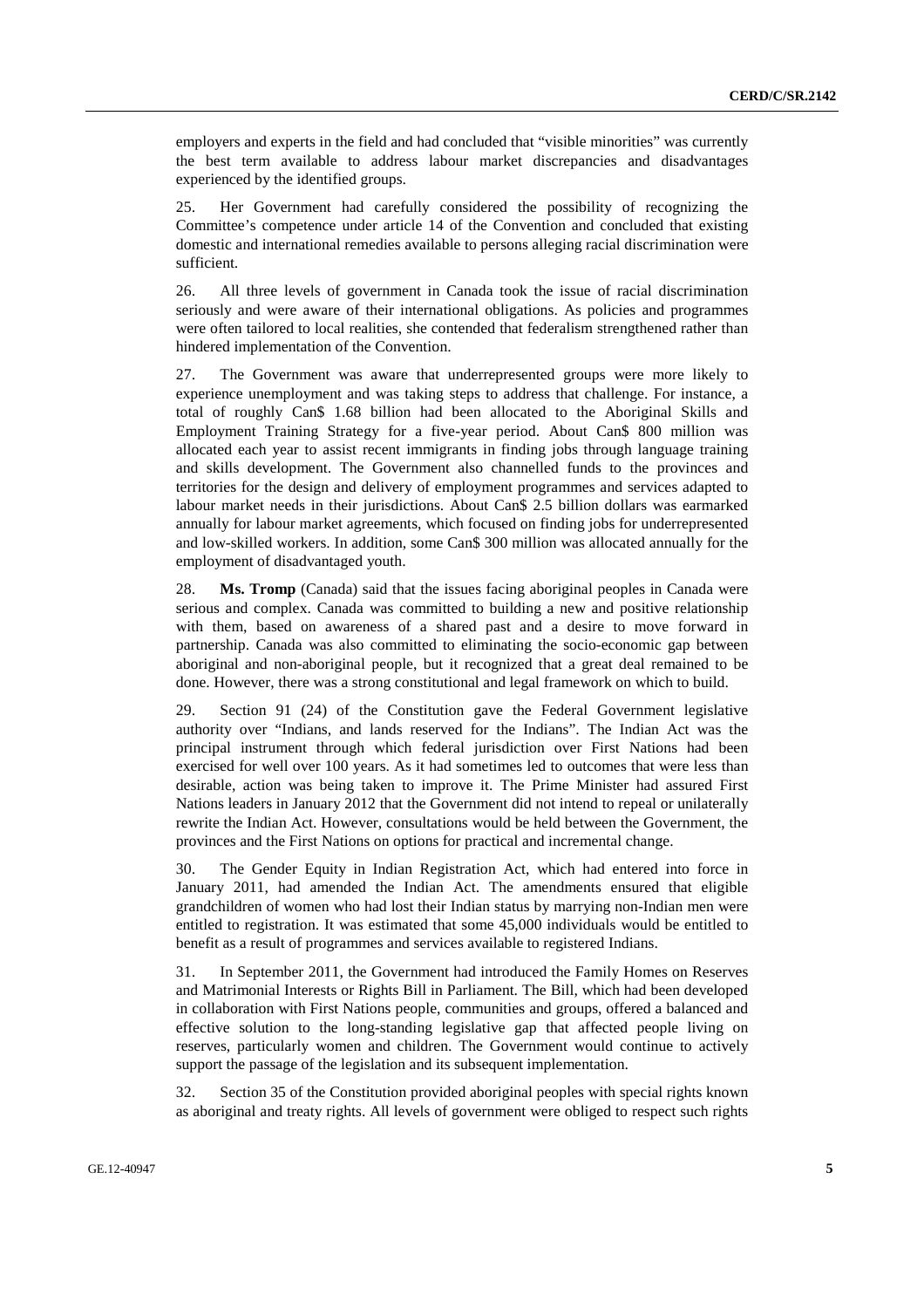and could be held accountable by the courts for failure to do so. They were not "one size fits all" rights but group- and site-specific. Some aboriginal groups had secured recognition for aboriginal rights in court. Others had claimed such rights but failed to secure court recognition.

33. A treaty right stemmed from a historic or modern treaty negotiated between the Government and an aboriginal group. Canadian courts and governments were consistently seeking to strike the right balance between the rights of aboriginal and non-aboriginal peoples. The Supreme Court had stated in 2005 in the *Mikisew Cree* case that the fundamental objective of the modern law of aboriginal and treaty rights was the reconciliation of aboriginal peoples and non-aboriginal peoples and their respective claims, interests and ambitions. The Government and the courts perceived the treaties as solemn agreements setting out promises, obligations and benefits for both parties.

34. The Specific Claims Policy had recognized since 1973 that Canada had sometimes failed to uphold its lawful obligations under historic treaties. The Policy provided an avenue to resolve historic grievances through negotiations. In 2007, the Government had reformed the specific claims process through its "Justice at Last: Specific Claims Action Plan", which was strongly supported by the Assembly of First Nations. It included the establishment of an independent adjudicative body, the Specific Claims Tribunal. A First Nation could file a claim with the Tribunal if its claim had not been accepted for negotiation by Canada; if Canada failed to meet the three-year time frame set out in the legislation for assessing claims; if all parties agreed at any stage in the negotiation process; or if three years of negotiation failed to lead to a final settlement. The Tribunal could make a maximum monetary award of Can\$ 150 million per claim. In addition, First Nations could bring legal proceedings if they felt that the Government had failed to respect treaty obligations guaranteed under the Constitution.

35. Her Government remained committed to resolving specific claims through negotiation wherever possible. Negotiated settlements helped to build and reinforce mutual trust and respect. Since 2007 approximately 70 specific claims had been settled, totalling Can\$ 1.03 billion. Twenty-three comprehensive land claim agreements, or modern treaties, and two stand-alone self-government agreements had been ratified and brought into effect since the inception of the Comprehensive Land Claims policies in 1973 and the Inherent Right Policy in 1995. The agreements covered approximately 40 per cent of Canada's land mass, 96 aboriginal communities and more than 100,000 aboriginal people.

36. The British Columbia Treaty Commission was an independent body established in 1992 to facilitate treaty negotiations among the governments of Canada, British Colombia and First Nations.

37. Certainty with respect to ownership and use of lands and resources was a primary goal of land claims negotiations. A clear definition of the respective rights and obligations of aboriginal groups and other citizens was required. In the past, the Government had required aboriginal groups to cede their undefined aboriginal rights in exchange for a set of defined treaty rights. As many groups now considered that approach to be unacceptable, new approaches had been developed as a result of comprehensive land claims negotiations. A basic aim of the alternative approaches was to provide certainty to all parties regarding their rights and the use, management and ownership of lands and resources.

38. Under the "modified rights model" pioneered in the Nisga'a negotiations, aboriginal rights were converted into the rights defined in the treaty. Under the "non-assertion model", the aboriginal group agreed to exercise only the rights defined in the treaty and to assert no other rights. The "orderly process" provision envisaged the addition of new non-land rights (self-government rights) to be added to an agreement in certain circumstances. A variation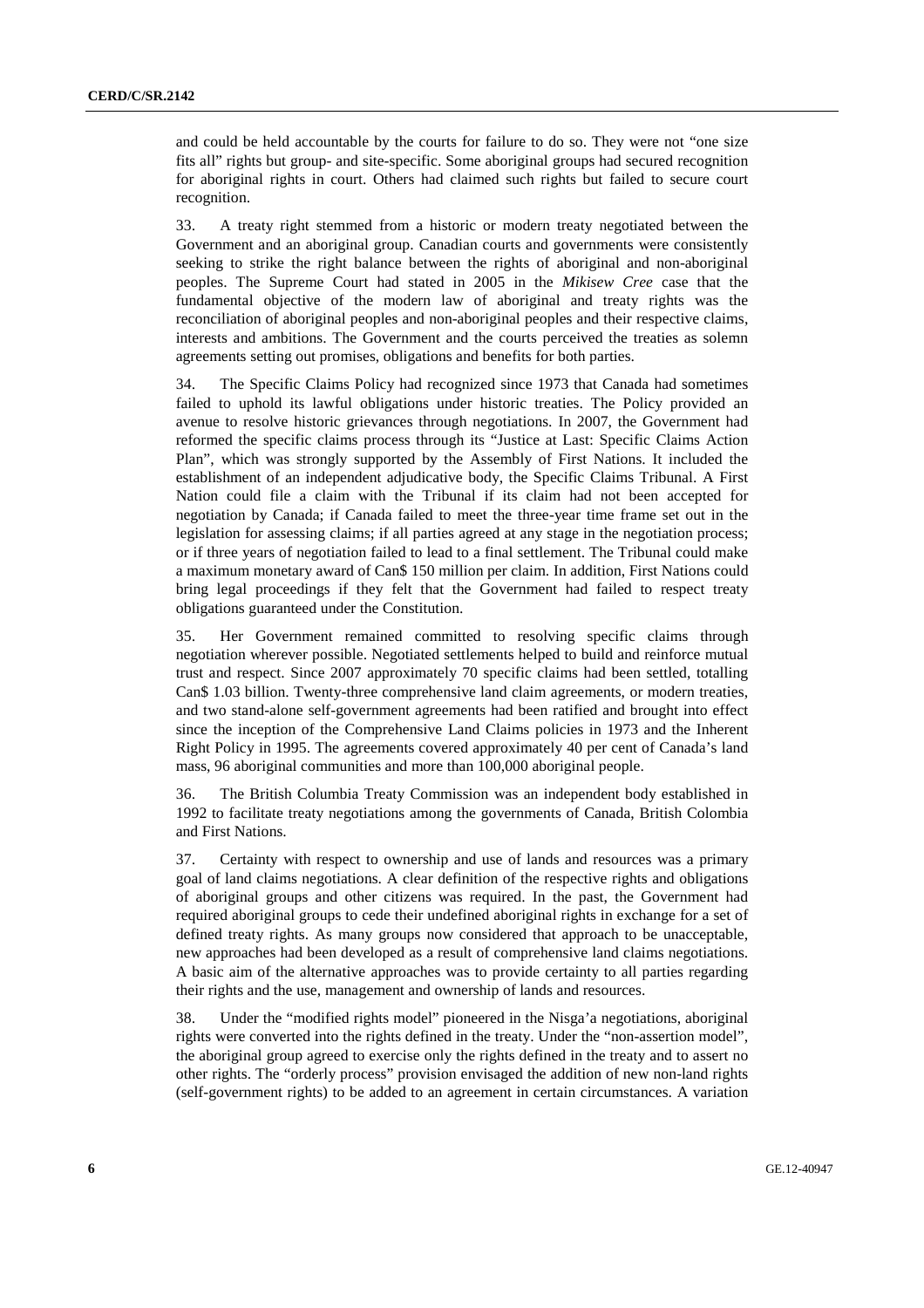of the modified rights model modified rights only "where necessary". Where aboriginal rights were identical to the rights set out in the agreement, they would not be modified.

39. On 12 November 2010, her Government had issued a statement endorsing the United Nations Declaration on the Rights of Indigenous Peoples. The Declaration was a non-legally-binding document that did not reflect customary international law. While it had no direct legal effect in Canada, Canadian courts could consult international law sources when interpreting Canadian laws, including the Constitution. The Government was working in partnership with aboriginal peoples on many of the issues reflected in the Declaration. For instance, Canada had taken concrete action in important areas such as education, skills development and economic development.

40. Federal departments and provincial and territorial ministries consulted aboriginal organizations on matters that might affect their interests or rights. The courts had reinforced the need for such processes as a matter of law. On average, the legal duty to consult was triggered for some provinces over 100,000 times a year and for the Federal Government over 5,000 times a year.

41. To ensure a consistent and comprehensive approach to consultation at the federal level, prior to the release of updated guidelines on consultation in March 2011, Canada had consulted 68 First Nations, Inuit and Métis communities on a federal policy approach to consultation and accommodation. The guidelines reflected lessons learned and best practices. Canada was also strengthening consultation partnerships with provinces, territories and aboriginal groups. One example of such a partnership was the Consultation Process Interim Measures Agreement between Canada, the Province of Ontario and the Algonquins of Ontario in 2009.

42. In the Canadian context, free, prior and informed consent was a process of reconciliation through which the rights and interests of indigenous peoples were taken into account. The Special Rapporteur on the rights of indigenous peoples had noted in 2009 that such consent did not provide indigenous peoples with a "veto power", but rather established the need to frame consultation procedures in such a way as to build consensus. Canada shared that perspective and Canadian courts had made it clear that indigenous peoples did not have the right to veto legitimate government decisions made in the public interest. The concept of free, prior and informed consent should focus, in practice, on fostering partnerships to ensure that indigenous peoples were more fully involved, consulted and, where appropriate, accommodated in decision-making on development and other matters that directly affected their rights and interests.

43. Aboriginal people faced lower health outcomes, decreased socio-economic outcomes, lower life expectancy and overall lower well-being than the broader Canadian population. While progress was being made on many fronts, challenging socio-economic gaps persisted. Her Government had established a practical and results-driven framework for action on aboriginal issues with a mutually reinforcing focus on education, reconciliation, governance and self-government, economic development, empowerment and protection of the vulnerable, and resolution of land issues.

44. The theme of the recent Crown-First Nations Gathering was "Strengthening our Relationship – Unlocking our Potential". Following the meeting, Prime Minister Harper and National Chief Atleo had agreed to collaborate on a renewed relationship, removing barriers to First Nations governance, advancing claims resolution and treaty implementation, promoting educational reform and capitalizing on economic development. A working group was being established to look into the tripartite agreements that had emerged in a number of provinces and sectors to deal with matters such as education, health, and child and family services.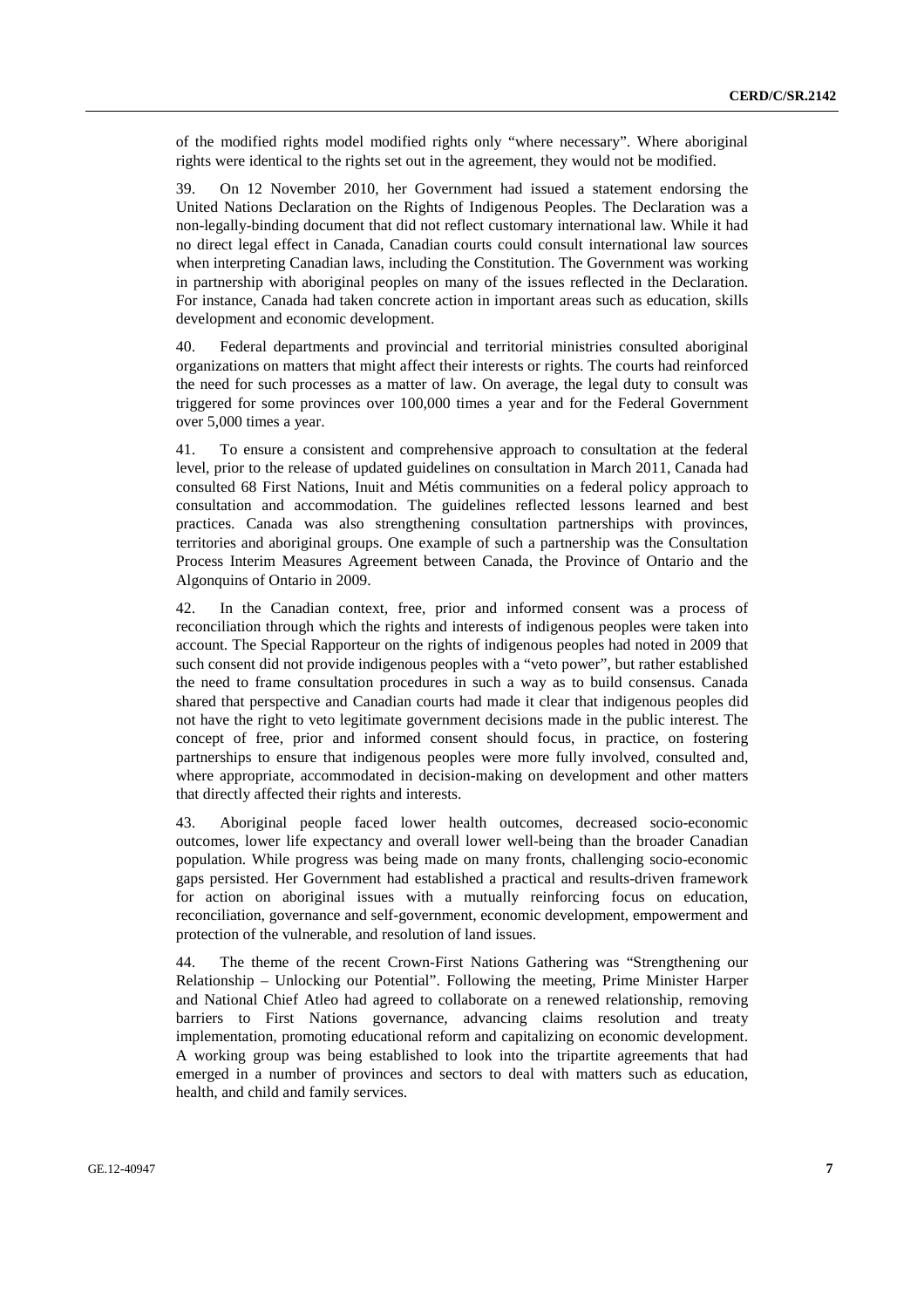45. With regard to housing in reserve communities, the Government recognized that access to safe and affordable housing was essential for supporting healthy and sustainable First Nations communities. It invested in such housing through Aboriginal Affairs and Northern Development Canada (AANDC), which invested an average of Can\$ 155 million a year in First Nations' housing, and the Canada Mortgage and Housing Corporation. In 2009, the Economic Action Plan had provided an additional Can\$ 400 million over two years to support the construction of new on-reserve housing and the renovation of existing social housing. In response to the recommendations of a 2010 evaluation, an action plan that would strengthen accountability for housing and support capacity-building initiatives for First Nations was being implemented. In addition to Government funding, First Nations were expected to identify funding from other sources for their housing needs.

46. The Government was proceeding with its action plan to address the urgent health and safety needs of the people of Attawapiskat. It was actively working with the Attawapiskat First Nation to ensure greater effectiveness and accountability in housing management. The Nation was responsible for managing its on-reserve housing programme, and significant funds had been provided to it since 2007. With a view to addressing the current serious situation in the community, the Government had provided Can\$ 2.29 million in funding for 22 modular homes to provide adequate housing for families living in tents and sheds. The 25 families living in temporary shelters had been given access to safe and warm shelter at the community's healing lodge, which had been retrofitted on a priority basis using public funds.

47. Safe, clean and reliable drinking water and the effective treatment of wastewater were important health and safety issues. The Government was committed to ensuring that significant progress was made in improving water conditions on all reserves. Its investments in support of water and wastewater facilities for First Nations communities during the period between 2006 and 2013 would total approximately Can\$ 2.5 billion. In 2009, AANDC had commissioned Neegan Burnside Ltd. to conduct a national assessment of First Nations water and wastewater systems.

48. All children were protected by provincial and territorial welfare legislation. However, the Federal Government provided funding for child welfare services delivered to First Nations children and families living on reserves. Following the lead of several provinces, and in partnership with First Nations leaders, the Government had introduced a new approach to funding in 2007, focusing on prevention and allowing for more family and community-oriented care arrangements. Increased resources for prevention activities enabled child and family service staff to work more closely with families at risk of having their children removed from home and, in cases where a child had been removed, to reintegrate the child more speedily into the family. The Government had provided an additional Can\$ 100 million a year under tripartite agreements to support the new approach. The goal was to have tripartite agreements in all provinces by 2015. While some of the early results of the approach had been positive and encouraging, it would take many years to assess its impact fully and fairly.

49. On 11 June 2008, the Prime Minister, speaking on behalf of all Canadians, had offered a formal apology to former students of Indian residential schools and asked for forgiveness for the damaging impact of the schools on students and their families and communities. The Government now recognized the lasting and damaging impact of the residential school policy on aboriginal culture, heritage and language. The apology reinforced numerous other initiatives designed to address the tragic legacy of Indian residential schools, including the ongoing implementation of the "Settlement Agreement", the largest class action settlement in Canadian history, comprising a "Common Experience Payment" to be paid to all eligible former students, an "Independent Assessment Process", which was a claimant-centred, non-adversarial out-of-court process for the resolution of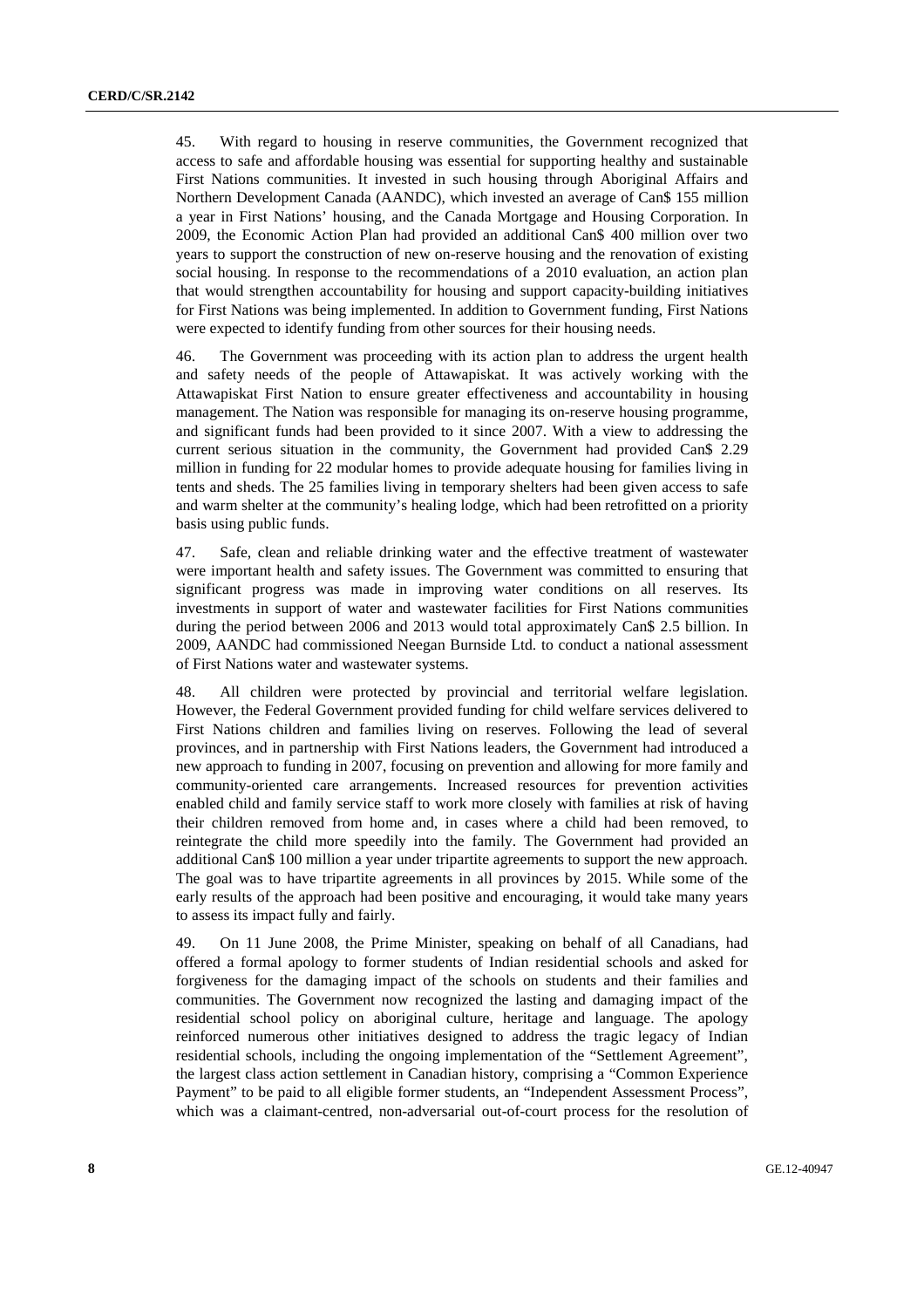claims of sexual abuse, serious physical abuse and other wrongful acts suffered at Indian residential schools, and the truth and reconciliation commission, which was mandated to hold seven national events, create a public historical record, and promote awareness of the system and its impact.

50. Eligible Common Experience Payment recipients received Can\$ 10,000 in compensation for the first school year and Can\$ 3,000 for each subsequent school year. As of 31 December 2011, 97 per cent of the 80,000 originally estimated former students had been paid a total of Can\$ 1.6 billion. A total of 22,617 applications had been admitted for the Independent Assessment Process and almost 13,000 claims had been heard or resettled through negotiations. Decisions had been rendered on over 10,000 claims and Can\$ 1.3 billion had been paid to claimants and their counsel.

51. The truth and reconciliation process would guide aboriginal peoples and Canadians through a process of reconciliation and promote relations based on mutual trust, understanding and respect.

52. **Mr. Linder** (Canada) said that public safety agencies were guided by clear policies that addressed the unacceptable nature of racial discrimination and profiling. A full description of training provided in that regard within the Royal Canadian Mounted Police (RCMP) was contained in the periodic report. The Montreal city police had also recently adopted a plan aimed, inter alia, at detecting any inappropriate behaviour by officers. In response to fears expressed by minority groups about being victimized by any backlash following a terrorist incident, the RCMP had established an outreach programme intended to engage all ethnic, cultural and religious communities in the protection of national security through understanding of mutual goals and appropriate communications in times of crisis. Efforts had also been made to ensure that the police workforce better reflected the population it served. To that end, the RCMP had introduced employment equity initiatives designed to improve staffing, recruitment, and retention of aboriginal and visible minority groups. All allegations of acts of discrimination by law enforcement officials were investigated.

53. The reasons for aboriginal peoples' high rates of contact with the justice system were complex. Contributing factors included poor socio-economic conditions, a lack of education and employment opportunities, and higher population growth. That growth had resulted in a demographic bulge in the youth segment of the aboriginal population, which had exacerbated the problem because young people, regardless of race or ethnicity, committed more offences than people in other demographic ranges.

54. The Government had addressed the issue in a number of ways. It had implemented programmes to work with at-risk populations in order to address the root causes of crime and violence within communities, and launched the Federal Framework for Aboriginal Economic Development aimed at increasing aboriginal participation in the labour market. Courts were required to consider sentencing alternatives to imprisonment whenever consistent with public safety. In addition, specific aboriginal programmes had been implemented within the correctional system to reduce the risk of reoffending.

55. A number of provinces had initiatives to address the overrepresentation of aboriginal people in correctional facilities under their jurisdiction. As to the overrepresentation of African-Canadians, the Correctional Service of Canada had policies aimed at addressing the needs of ethno-cultural minority offenders, including African-Canadians. The Office of the Correctional Investigator was planning to study the underlying causes of the phenomenon.

56. The RCMP had confirmed that all the names of missing aboriginal women in the Sisters in Spirit database were also in police databases.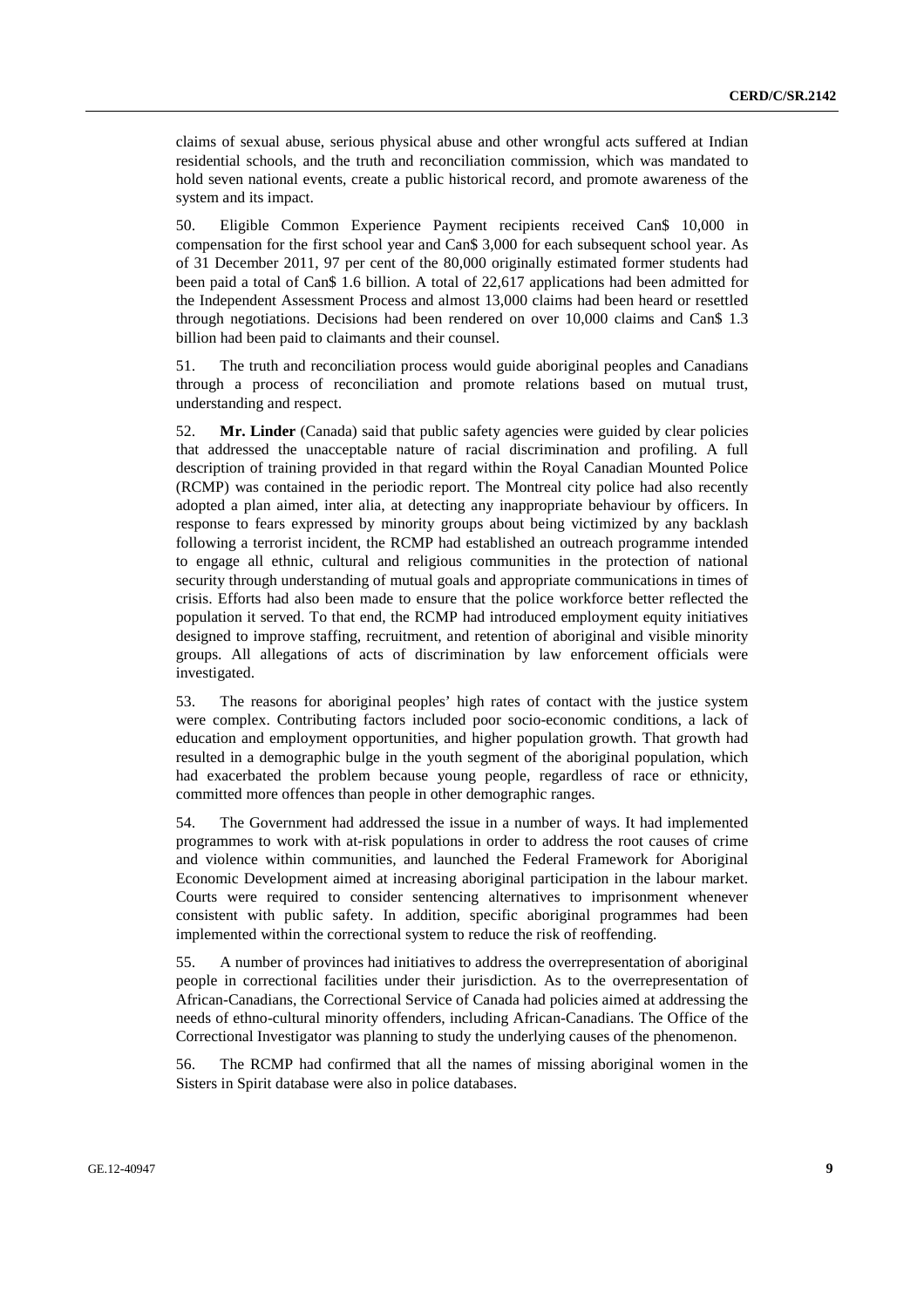57. **Mr. Zaluski** (Canada), replying to concerns raised by the Committee about the lack of a specific offence of racist violence in criminal law, said his Government remained convinced that its approach was appropriate. The effect of the regime detailed in the periodic report (paras. 73–77) ensured full compliance with article 4 (a) of the Convention.

58. The Government recognized the Committee's concern that, under the Criminal Code, criminal liability could not be established on the basis of the racist nature of an organization. However, by focusing on the activities of individuals and organizations rather than on the fact of membership, the Government remained true to its criminal law principles and ensured protection of other human rights such as freedom of association, while denying the ability of those organizations and their members to engage in racist activities.

59. One of the legacies of Canada's Action Plan Against Racism had been the establishment of a system for standardized reporting and monitoring of hate crimes by the police. The availability of those data had raised community and police awareness of hate crime and improved understanding of its nature and extent. In 2009, the total number of hate crimes reported had accounted for less than 1 per cent of all crimes; African-Canadians had been the most commonly targeted racial group, accounting for 40 per cent of racially motivated incidents reported. Between 2006 and 2010, there had been 59 prosecutions and 13 convictions under section 319 of the Criminal Code, which prohibited incitement to hatred and wilful promotion of hatred. During the same period, there had been 3 prosecutions and 2 convictions under section 318, which prohibited advocating or promoting genocide. The Attorney-General's consent to prosecution was still required as it provided an appropriate safeguard for freedom of expression.

60. Hate speech was combated through a combination of measures that included the application of criminal law and special programmes. The Government had introduced a bill designed to strengthen the Criminal Code's hate speech provisions by extending the offence of advocating genocide to cover groups identifiable on the basis of national origin and extending the offences of inciting hatred and wilfully promoting hatred to include groups identifiable on the basis of national origin, age, sex and mental or physical disability.

61. The Criminal Code provided for the seizure and forfeiture of hate propaganda intended for distribution or sale and authorized the deletion of publicly available online hate propaganda. The Customs Tariff prohibited the importation of publications that constituted hate propaganda under the Code and the Broadcasting Act prohibited the broadcasting of abusive comments.

62. Although the Supreme Court had ruled in 1990 that section 13 of the Canadian Human Rights Act was a reasonable limit on freedom of expression, the constitutionality of those provisions was again being considered by the courts in two cases and Parliament was currently debating a private member's bill to repeal section 13. The Government would inform the Committee of developments in that regard in its next periodic report.

63. The Government's 2007 decision to repeal section 67 of the Human Rights Act, which had shielded from scrutiny many actions taken by First Nations governments or the Federal Government under the Indian Act, was another step towards empowering First Nations individuals by ensuring that the rights of all aboriginal people were protected on the same basis as those of other Canadians.

64. There was no contradiction between the decision to repeal section 67 and the Government's position as to the jurisdiction of the Canadian Human Rights Tribunal to consider the complaint filed by the Assembly of First Nations and the First Nations Child and Family Caring Society. Under the Constitution, provincial governments had jurisdiction over the provision of child welfare services within a particular province. The Federal Government provided funding to First Nations organizations authorized by the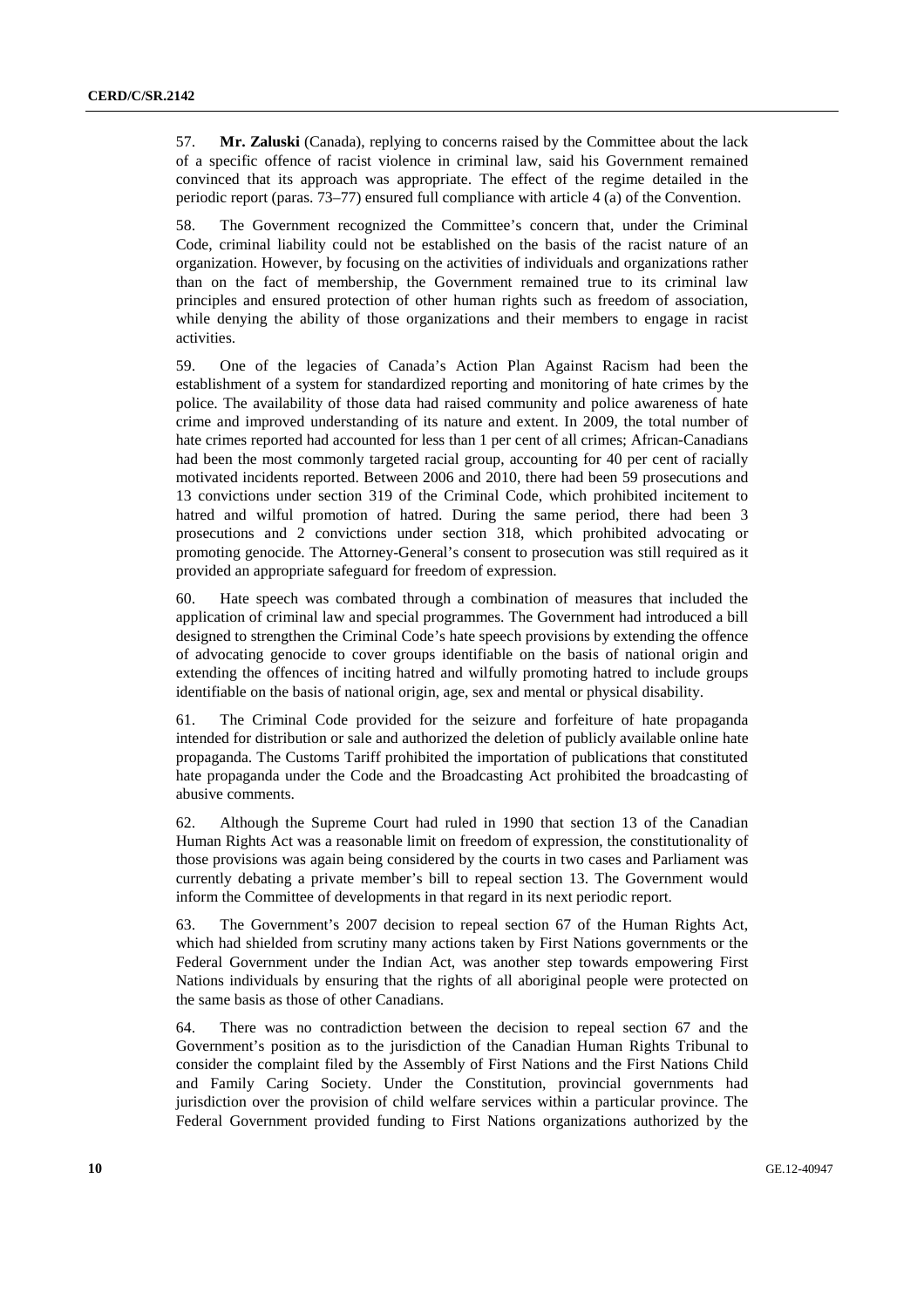relevant provincial government to provide those services on-reserve. The essence of the complaint was that funding provided by the Federal Government to First Nations organizations for services on-reserve was less than funding provided by provincial governments to organizations serving individuals who lived off-reserve. The Human Rights Act was a federal statute prohibiting certain types of discriminatory practices by entities regulated under federal law. The Tribunal had accepted the Government's argument that discrimination in the provision of a service under the Act required comparison of the experience of the complainant with that of someone else receiving the same services from the same service provider. The Tribunal's decision was subject to review by the courts and, if upheld, would affect only a limited category of cases. It would not prevent complaints about services where the Federal Government and/or band council was the sole service provider for individuals on and off-reserve, nor would it prevent complaints where, for example, the allegation concerned a denial of social service or education benefits or employment on the basis of grounds such as race, sex or ethnicity.

65. **Ms. Tapley** (Canada) said it was unlikely that the Government would be in a position to ratify the ILO Domestic Workers Convention, 2011 (No. 189) without undertaking legislative change in many Canadian jurisdictions because domestic work was primarily regulated by provincial and territorial governments. Nevertheless, Canada would review the new Convention thoroughly, in consultation with those governments, and give careful consideration to its ratification.

66. Migrants' rights were fully protected by the provisions of the various human rights instruments to which Canada was a party, as well as the Canadian Charter of Rights and Freedoms. The Migrant Workers Convention had been designed to deal with situations where migrant workers became de facto residents with only limited rights and limited possibility of changing status. Ratification of the Convention would have only a limited impact on long-term workers since they were generally permanent residents and could acquire citizenship within three years if they complied with Canadian laws. Temporary foreign workers had the status of temporary residents and were admitted for a limited period linked to their terms of employment. That limitation could conflict with article 52 of the Convention, which stated that migrant workers must have the right freely to choose their remunerated activities.

67. The Government was concerned that accession to the 1954 Convention relating to the Status of Stateless Persons could be misused by people seeking to remain in Canada by any means. Stateless persons requiring protection had access to the refugee determination system and those not requiring protection could apply to remain on humanitarian and compassionate grounds. Given existing avenues to regularize their status, creating a separate stream for stateless persons was not necessary.

68. Parents facing removal with a Canadian-born child could apply for permanent residence on humanitarian and compassionate grounds. Factors taken into account included the best interests of children when applicable.

69. Turning to the issue of the Roma population in Canada, she said all refugee claimants had access to a full and fair hearing consistent with Canada's international obligations, and the Government was committed to fulfilling its obligations under the 1951 Refugee Convention. However, the Government was concerned at the large number of refugee claims received from people from democracies that respected human rights, such as those in the European Union, and at the high rate of abandoned and withdrawn claims. Hungary had become the leading source country for refugee claims; according to a report in the local media, Hungarians were encouraged to travel to Canada by news of the various benefits available to them.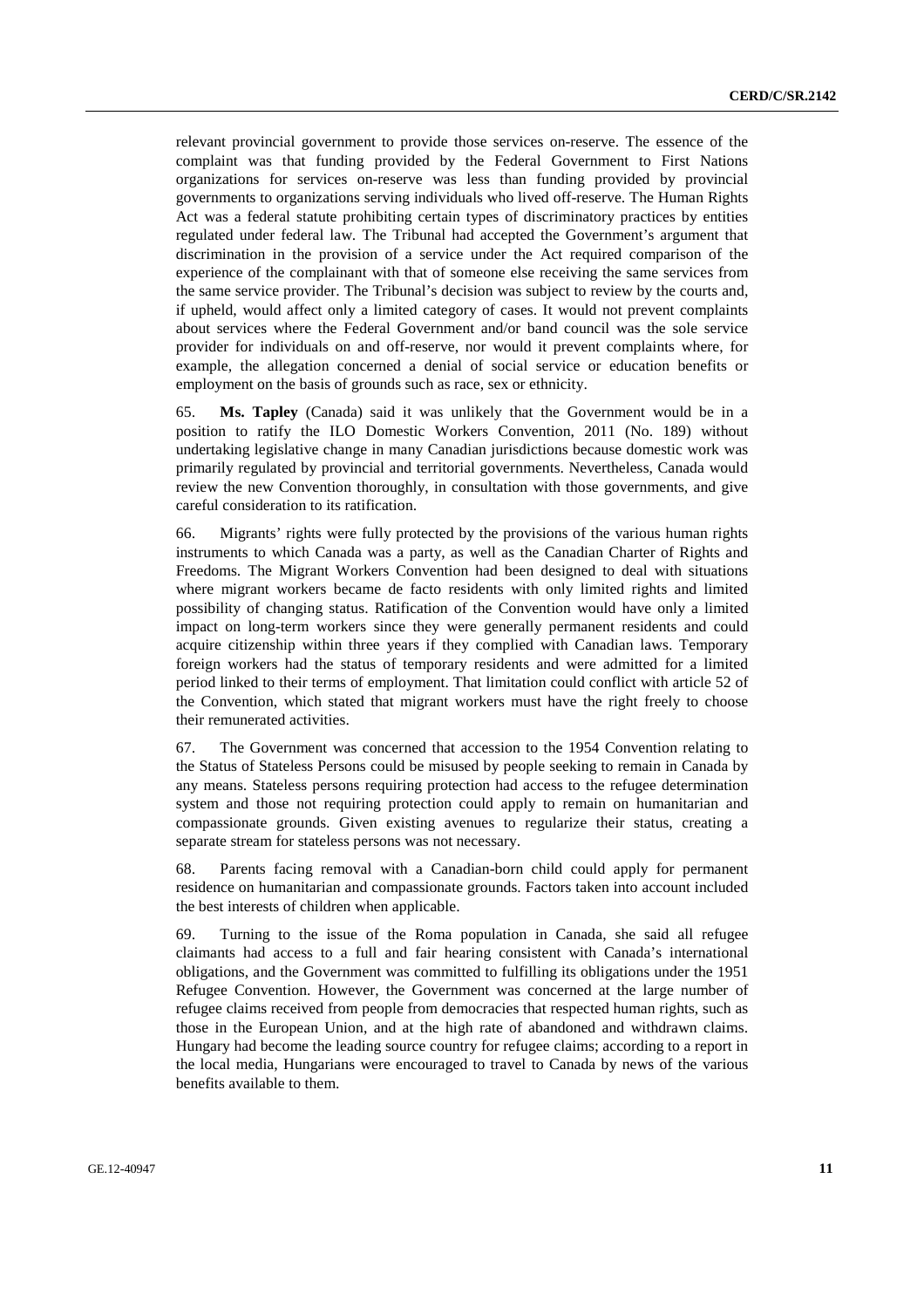70. Under provisions of Bill C-31, designated countries of origin were countries that did not normally produce refugees, respected human rights and offered State protection. The ability to designate such countries and accelerate the processing of refugee claimants from those countries provided the Government with a tool to respond to sharp increases in claims from countries not normally producing refugees. The aim of the policy was to deter abuse of the refugee system by people from countries generally considered safe and to restore the integrity of its asylum system.

71. Canada was party to the Protocol against the Smuggling of Migrants by Land, Sea, and Air, which defined and criminalized human smuggling. In order to combat the threat posed by human smuggling, the Government took specific measures including designating certain arrivals by groups of people as "irregular arrivals". Those reaching Canada through "irregular arrivals" would have access to Canada's asylum system and, if deemed eligible to make a refugee claim, would receive a hearing on the merits of their claim before the independent Immigration and Refugee Board.

72. **Ms. Goldberg** (Canada), responding to a question relating to the extraterritorial activities of Canadian corporations, said that her Government was of the view that Canadian obligations under the Convention did not extend beyond its borders, and it had not addressed the issue of corporate social responsibility in its report. There were other human rights mechanisms to deal with such matters, such as the Human Rights Council's Working Group on human rights and transnational corporations, whose mandate Canada supported.

73. Primary responsibility for social and environmental issues rested with the foreign State in which Canadian multinationals operated. Her Government encouraged corporations to comply with standards, to ensure transparency and cooperation with host Governments and local communities, and to operate in line with the principles of social and environmental corporate responsibility.

74. In 2009, the Government had enacted the Corporate Social Responsibility Strategy to foster engagement and a proactive approach to managing social and environmental risks in the extraction sector. It was of the opinion that voluntary initiatives, such as those contained in the OECD guidelines, constituted recognized standards and were the most effective means of promoting best practices.

75. Responding to a comment by one Committee member concerning allegations that Canada had not permitted a visit from United Nations Special Procedures experts, she stressed that Canada had issued an open invitation to all Special Procedures experts to visit the country as early as 1999, and had been one of the first countries to do so. It viewed United Nations Special Procedures as essential for monitoring and reporting on situations of concern.

76. **The Chairperson** said that there were three categories of aboriginal peoples in Canada, namely the First Nation, Inuit and Métis communities, whose status was regulated by provincial legislation. However, no questions had thus far been raised regarding the Métis, and he suggested that the matter might be of interest.

77. He had duly noted the complex balance between federal and provincial government powers in Canada.

78. **Mr. Kemal** (Country Rapporteur) requested clarification regarding hate crimes as no mention had been made of hate crimes on grounds of religion. Although the Convention did not cover religion per se, in view of the intersection of race and religion, especially in the multicultural context of Canadian society, multiple discrimination was a possible problem. He asked whether hate crimes also included hate speech against religious minorities.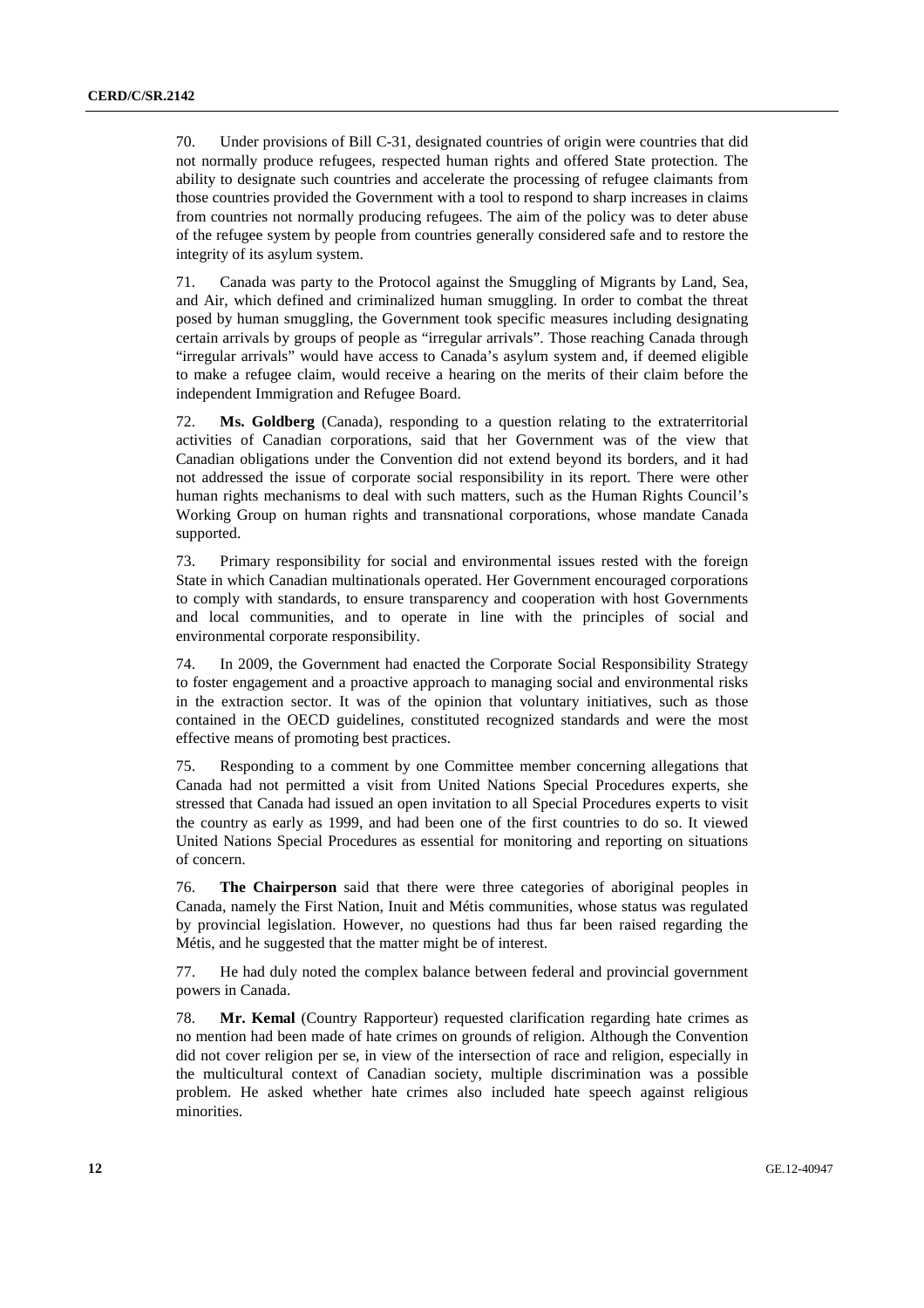79. He drew attention to efforts to enable indigenous communities to follow their own way of life, which included attracting tourism.

80. He asked about the impact of the global economic crisis on State services responsible for combating racial discrimination. Would it affect the availability of resources?

81. **Mr. Diaconu** said he had been taken aback by the fact that different services were offered on and off-reserve, a situation which was incompatible with the provisions of articles 1 and 2 of the Convention. Such a situation was only justified if there were logical and objective grounds for it and he referred the delegation to the jurisprudence of the Human Rights Committee in that respect.

82. With regard to compliance with article 4, he wished to know — with reference to "gaps" in legislative provisions — how many cases had been rejected by the courts owing to imprecise wording of Canadian legislation. He had not been satisfied with the answers given about the removal of indigenous children from their families, as they had been theoretical and legalistic and had not reflected a human rights-based approach, which was vitally important.

83. On the question of indigenous women who divorced non-indigenous husbands, if the relevant Views of the Human Rights Committee had been taken into account in the *Lovelace* case, the matter would have been resolved 20 years before. The examination of individual communications by that Committee and other human rights bodies was of vital importance.

84. **Mr. Murillo Martínez** asked, in view of the Canadian delegation's acknowledgement that persons of African descent were the main victims of hate crimes, whether the State party had analysed the reasons for that phenomenon and what specific measures it was taking in that regard.

85. **Ms. Crickley** asked how Canada's commitment to partnership and inclusion translated into specific measures and enquired about the Government's plans in that area. The Government's efforts relating to ILO Convention No. 189 were laudable as it was important to adopt measures to improve the protection afforded to domestic workers.

86. She expressed concern regarding the asylum process: the reporting methods used could lead to discrimination against people with refugee status.

87. **Mr. Vázquez**, following up on the question about the possibility of establishing a treaty commission to settle aboriginal land disputes, observed that while the Specific Claims Tribunal Act of 2007 had been a step forward, it contained a number of exemptions. Moreover, the decisions of the independent tribunal were not binding and provided the basis for further negotiations. He wished to know whether there were any impediments in Canadian constitutional law to the establishment of a treaty commission and what the State party's opinion was of the desirability of that concept.

88. He supported Ms. Dah's comments on a new approach to census data collection, as a failure to collect disaggregated data could cause problems.

89. **Mr. Calí Tzay**, expressing his appreciation for the information provided on the Canadian Truth and Reconciliation Commission, requested further information regarding the process of compensation for abuse suffered by children in the education system. As far as he understood it, compensation was only available in cases of sexual or physical abuse, and sexual abuse had to be verified through interviews involving questions on where, how and how many times the abuse took place, and mentioning perpetrators by name. That information was then used to calculate the scale of the compensation awarded. The process seemed traumatic from the point of view of the victims.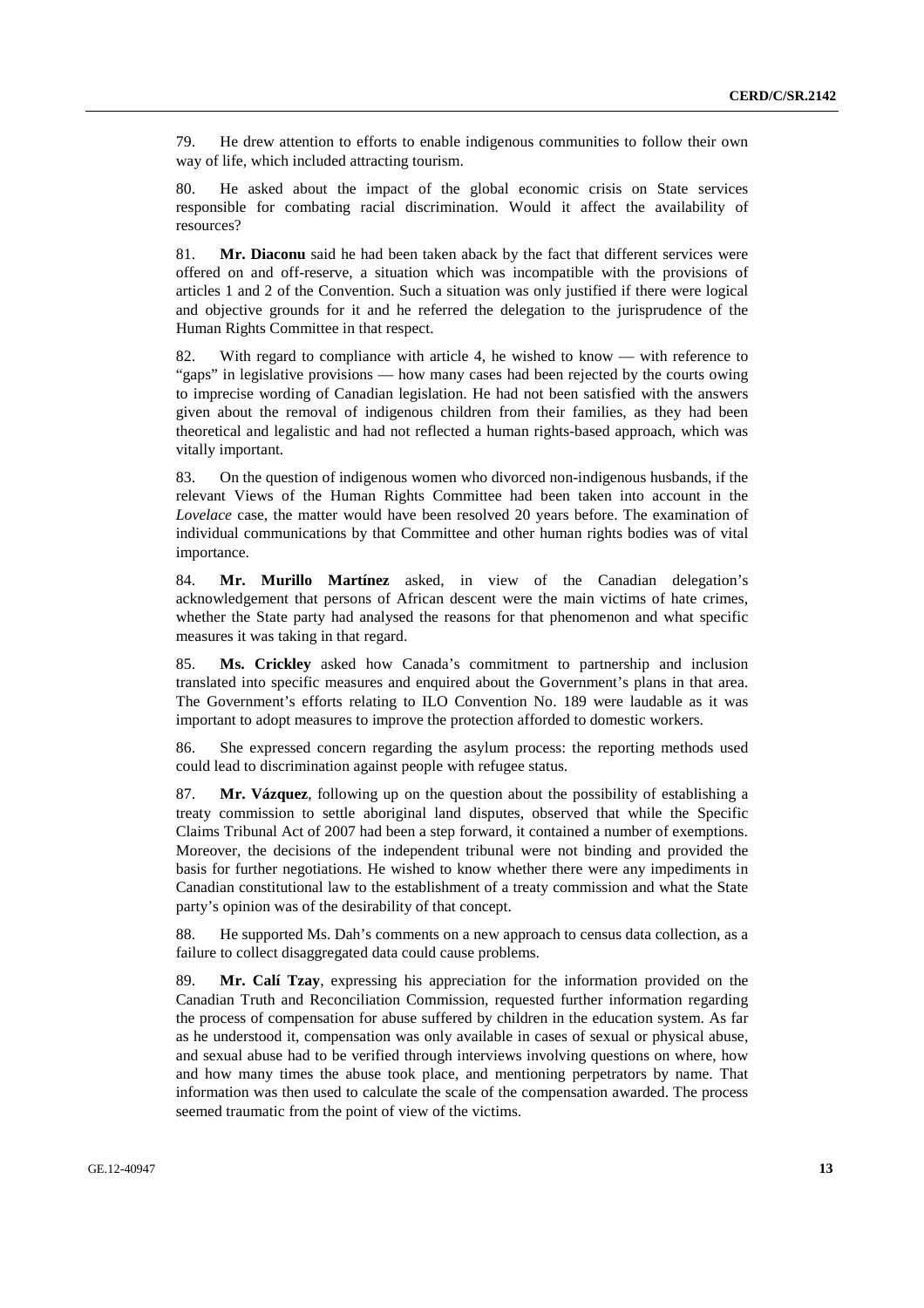90. **Ms. Tapley** (Canada), responding to a question from Mr. Kemal, said that her country had weathered the global crisis better than most. The Government was committed to a rapid return to a balanced budget, and had introduced a strategic review exercise to examine its resource base. The results would be known when the forthcoming federal budget was made public, but she was confident that there would be sufficient resources to combat racism.

91. **Mr. Zaluski** (Canada) said that the Criminal Code covered religious hatred in its provisions on hate crimes: under section 318 (4), "identifiable groups" included sections of the public who could be distinguished on the basis of religion. Section 430 (4.1) of the Code made it an offence to vandalize or damage property used for the purposes of religious worship.

92. Canadian jurisprudence on discrimination recognized the effect of intersecting grounds for discrimination, including the intersection of race and religion.

93. **Ms. Tapley** (Canada), responding to the question about the "long-form census", said that socio-economic information continued to be collected in the form of a new, voluntary household survey. Although the effect of the voluntary nature of the survey on the quality of data concerning certain groups would only be known once data collection had been completed, there had been a good response to the survey in the 2011 census.

94. **Ms. Tromp** (Canada) said that, according to the 2006 census, 3.8 per cent of the population were aboriginal, while 5.4 per cent were of aboriginal ancestry (i.e. those with at least one aboriginal ancestor).

95. With regard to mining and extraction activities, the sector did bring social and economic benefits to aboriginal communities and was a major source of employment. A significant percentage of the labour force in that sector came from aboriginal communities. Collaboration with local communities was essential to resource development. Early consultation — leading to contractual agreements with communities in the vicinity of mines — was important and was becoming the norm. The Government supported the involvement of aboriginal communities in mineral and metal extraction activities and encouraged dialogue and partnership between the industry, aboriginal communities and government authorities. In recent decades, aboriginal industrial relations had improved as a result of various agreements which benefited both aboriginal communities and mining corporations.

96. While all Canadians had access to programmes and services, the reason for the differences in the services provided on and off-reserve was that the delivery of those programmes depended on the person's location in a given community or province. Therefore, aboriginal persons moving off-reserve would enjoy the benefits of the services provided in the relevant province or municipality. The Government also had an urban aboriginal strategy, implemented in city centres and focusing on the needs and interests of aboriginal communities. There were partnerships with local governments and aboriginal service providers to address their needs, as well as efforts to combine funding from various federal and provincial programmes, to meet the needs of the aboriginal communities.

97. As to child welfare, steps were being taken to move towards a preventive approach. However, it was of paramount importance that any measures taken must be in the best interests of the child, and efforts at both provincial and federal levels took that important principle into account.

98. Concerning the proposal to establish a specific treaty commission, she did not know whether the provisions of the Constitution permitted such a measure and would need to investigate further. However, she stressed that the decisions of the Specific Claims Tribunal were binding throughout Canadian territory and could relate to failures to implement treaties.